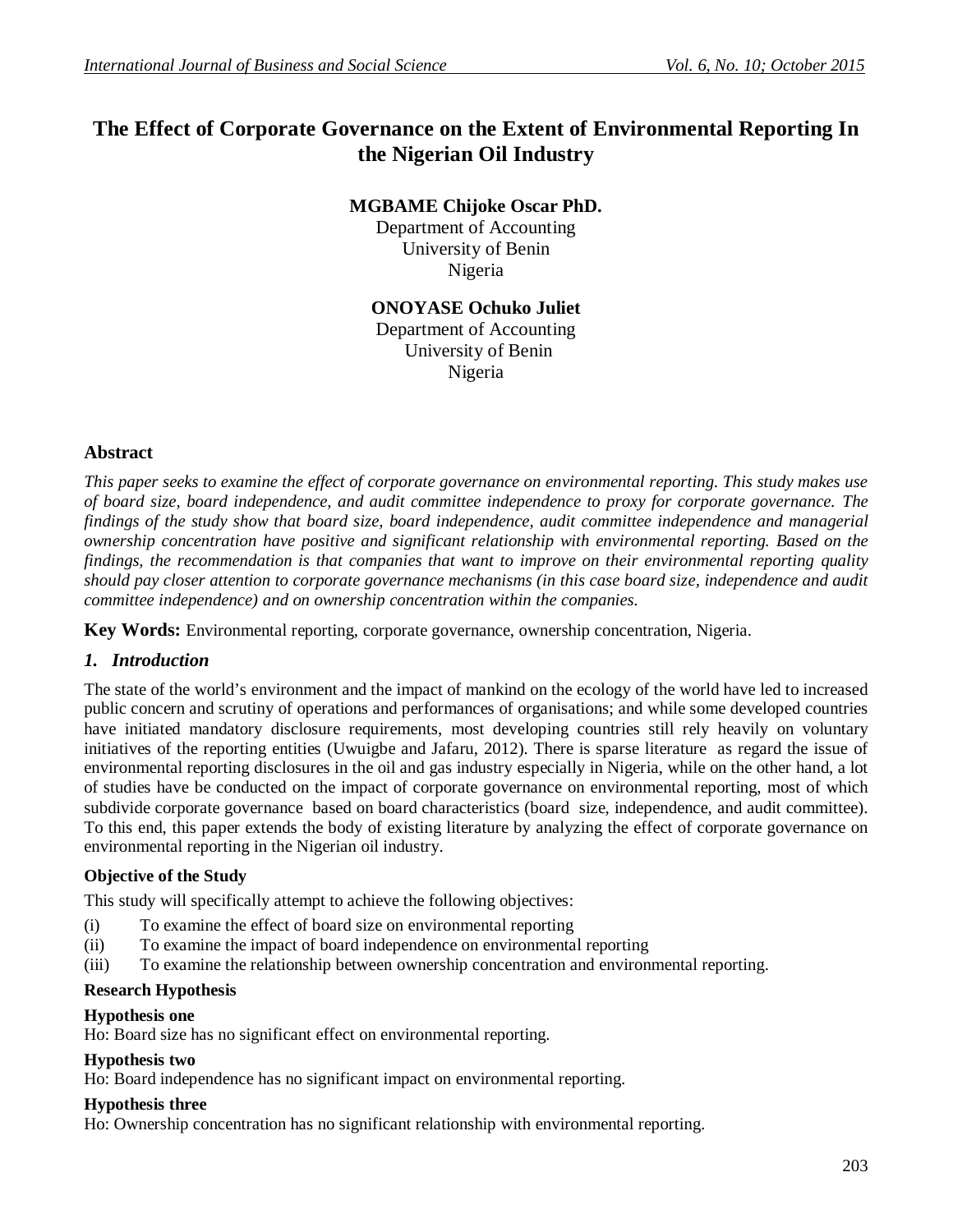#### **Scope of the Study**

This study is empirical in nature and examines the effect of corporate governance on environmental reporting among oil and gas companies listed on the Nigerian stock exchange. In order to carry out the objectives listed in this study, annual reports for the year 2010-2013 was examined and this paper is limited to the following listed oil and gas companies : Beco, Conoil, Eternal, Forte oil, Mobil, MRS, Oando and Total.

## *2. Literature Review*

## *Corporate Governance*

Corporate governance is a concept that emerged following the growth of corporations in the  $20<sup>th</sup>$  century, and in particular, following the stock market crash in 1929, which led scholars to argue for corporate governance mechanisms that would allow shareholders to keep companies in check (Wendel, 2014). A lot of scholars however attribute the considerable interest in corporate governance practices in modern corporations to the high profle collapse of a number of large firms in the US such as the Enron Corporation (Adodepe, 2014).

Corporate governance is simply defined as the acceptance by management of the alienable rights of shareholders as the true owners of the corporation and their role as the trustees on behalf of the shareholders (Dombin, 2013). A report by (World Bank, 2006) defines corporate governance as the structures and processes for the direction and control of companies; in order words, corporate governance concerns the relationship amongst the management, board of directors, controlling shareholders, minority shareholders and other stakeholders.

Dar, Naseem, Rehman and Nazi (2011) opines that corporate governance serves two major indispensable purpose which are (i)to enhance the performance of corporations by establishing and maintaining a corporate culture that motivates directors, managers and entrepreneurs to maximize the company's operational efficiency thereby ensuring returns on investment and long-term productivity. (ii)it ensures the conformance of corporations to laws, rules and practices which provide a mechanism to monitor directors' and managers' behaviour through corporate accountability that in turn safeguards the investor interest.

Arguden (2010) came up with a corporate governance model in which he states that the main principles of corporate governance are consistency, responsibility, accountability, fairness, transparency and effectiveness. He goes further to add that his model's backbone hinges on four main areas- the right people (i.e members of the board ought to be those that have competent skills, experiences a d knowledge), the right team (i.e the board as a whole should consist of capable individuals), the right processes should be in place and there must be improvement in business results. Similarly, Ngwube (2013) conducted a study on the determinants for success of corporate governance in an organisation, some of which include a working board which will represent the interest of shareholders in truth and spirit, transparency in the organisation, sound whistle blowing system, balance in power, formal and periodic evaluation of the CEO , formal and periodic evaluation of directors, strong market institution, external regulation & monitoring, disclosure of compensation policies & practices, open and well implemented conflict of interest policy and condor between executives of a firm and staff. Based on these, Ngwube (2013) in his work concluded that the adoption of corporate governance principles in an organisation is a huge step toward creating safeguards against corruption and mismanagement.

Realising the need to align with international best practices, the Securities and Exchange Commission in 2002, in collaboration with the Corporate Affairs Commission set up a committee to identify weaknesses in the current corporate governance practices in Nigeria and came up with necessary recommendations that will improve corporate governance in Nigeria (Institute of Chartered Accountants Nigeria, 2007). The report of this committee which is known as the code of best practices on corporate governance in Nigeria, was approved by the boards of the SEC and the CAC, and is subdivided into three major parts – board of directors, shareholders and the audit committee. A lot of scholars classify these above elements as the mechanisms of corporate governance. For example, Vitez (2014), writes about board of directors, audit and balance of power as being the main mechanisms of corporate governance.

The issue of board of directors as a mechanism of corporate governance can be looked at from various perspectives. Ogbechie (2010), for instance, cites that board of directors could be subdivided into board size, board leadership, board composition, board independence, board diversity and board culture. Board size according to him refers to the total number of directors on the board of any corporate organisation; there is no universal ideal number of board sizes, however, there are many schools of thoughts on board size with corresponding justifications.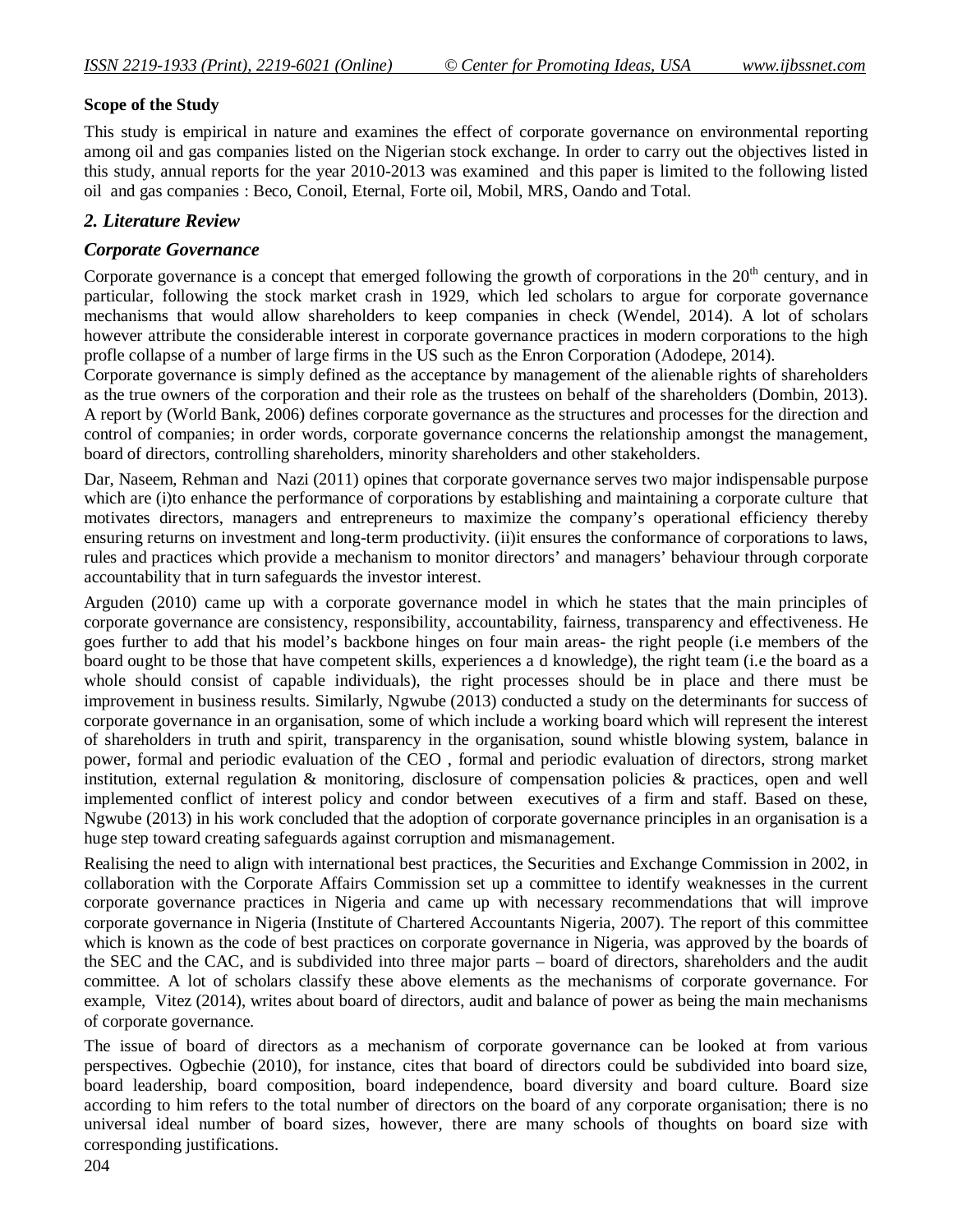Proponents of large board size for instance, believe that it provides an increased pool of expertise because larger boards are likely to have more knowledge at their disposal. (Ogbechie, 2010), goes further to define board leadership structure as a situation where two individuals serve in the roles of the CEO and board chairman; a typical example of this can be seen in exxon mobil Nigeria were the same person is occupying the chairman as well as the position of the CEO (Mobil Nigeria Annual report, 2013). Board composition is commonly grouped into two groups- executive directors and non-executive directors (ICAN, 2007). Ogbechie (2010) classifies board composition into insider directors (i.e those directors that are managers and/or current officers in the firm) and outsider directors (i.e non-manager directors). He goes further to subdivide outside directors as affiliates (directors who are non-employees but have personal relationship with the company and independent directors who are those that have neither personal nor business relationships with the company. Board independence on the other hand can be defined as the percentage of non-executive directors within the board (Aienciu, 2012).

The code of best practices of corporate governance stipulates that audit committee should be established with the key objective of raising the standard of corporate governance and should be composed of strong and independent persons (ICAN, 2007). The common number of the audit committee members as found in the course of this research is six. The bulk of annual reports examined indicate that audit committee members are often split between representatives of shareholders and directors (in a 50/50 ratio).

### *Ownership Concentration*

Ownership structure of a firm is characterized by managerial ownership, block holder ownership and government ownership (Aras and Crowther, 2008). Block holder ownership represents the percentage of ordinary shares owned by substantial shareholders (5% or more); large block holder ownership therefore means that shares are controlled by a small group of people, hence ownership is concentrated (Juhmani, 2013). Governance mechanisms can be enhanced by block holders who have a strong incentive to closely monitor management, i.e their large shares makes it worthwhile for them to spend time, effort and expense closely to monitor their investments; however, block holders can also create entrenched position in which the majority shareholders abuse their position of dominant control to the detriment of the minority shareholders (Grant, Butler, Hung and Orr, 2012).Managerial ownership on the other hand, means a large proportion of shares are owned by the management of the company (Juhmani, 2013), while government ownership indicates that a greater proportion of a firm is owned by the government. Another form of ownership structure identified can be found in the empirical study conducted by Rouf and Harun (2011).

### *Environmental Reporting*

(CIMA, 2012) defines environmental reporting as the public disclosure of information concerning an entity's environmental performance and it makes organisations appear more accountable for the economic, environmental and social consequences of their activities. Environmental reporting can also be defined as public disclosure by a firm of its environmental performance information, similar to the publication of its financial performance (Online Business Dictionary, 2010). Environmental reporting according to (Beredugo and Mefor, 2012), is very important as it enhances the quality of decision making, requiring firms to establish a standard and set reduction targets and the realisation of the importance of changing unsustainable consumption and production patterns alongside protecting and managing Nigerian national resources; the information contained in environmental reports are necessary for accountability, comparability and probity, hence when not made available could be held synonymously with being bias, not transparent, fraudulent and liable to risk which in turn could dissuade patronages from consumers, suppliers, investors and surrounding communities. There are positive indicators of environmental reporting practices in companies and business organisations in developing countries, however the practice is not serious enough, as there are no specialised activities in companies or factories to apply it or the planning of research to specifically target and define consumers, public or owners' needs, instead the practice is carried out in a random manner (Beredugo and Mefor, 2012). A study by Uwuigbe and Jimoh (2012) supports this view that environmental reporting is not so serious in developing countries e.g Nigeria , this study indicated that most companies in Nigeria majorly disclose information related to products and consumers, employees and community involvement but contains very little quantifiable data which in itself is not sufficient.

A close look at the annual reports of the oil and gas companies in Nigeria indicated that , all the companies show one of environmental reporting or the other as part of the annual report, but the reports on environmental issues as shown by the annual reports are not elaborate and do not follow a particular standard or guideline.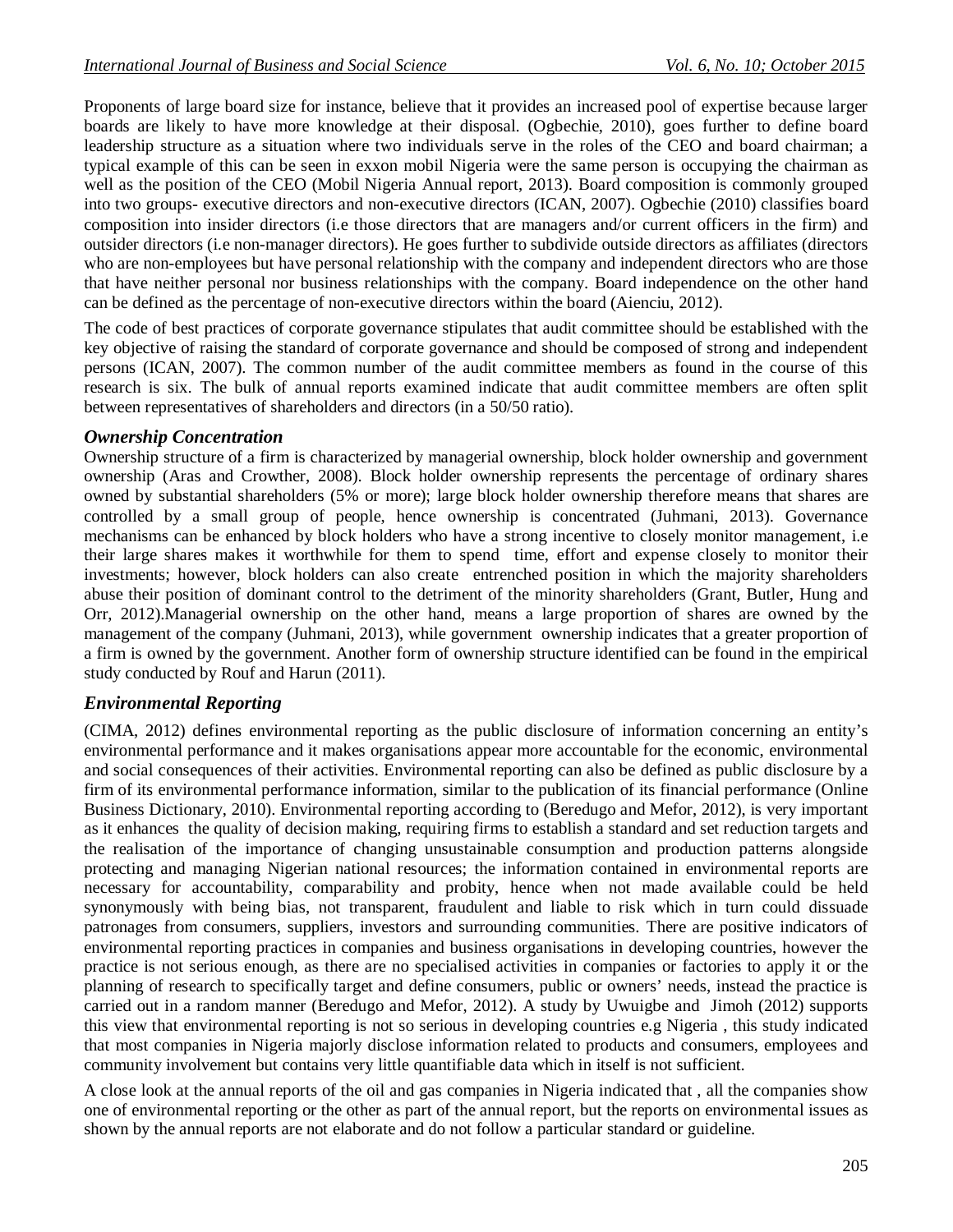Presently, there are no formal guidelines that require oil and gas companies in Nigeria to disclosure environmental issues; however, there is a Global Reporting Initiative which could serve as a guide to companies in the oil and gas sector.

Some of the contextual issues treated by this global reporting initiative include responding to growing energy demands, the use & management of land, the contribution to national economic & social development, environmental management, developing lower-carbon energy sources, relationship with government, climate protection & transformation of energy market, environmental protection including the use & disposal of water & chemicals, transparency of payments to government, security, health & safety etc. This initiative also stipulates that transparency in reporting can increase understanding, enabling better informed decision making around tradeoffs in the industry between economic , social, environment and development objectives.

### *Corporate Governance, Ownership Concentration and Environmental Reporting*

As earlier discussed, some of the mechanisms of corporate governance include board of directors, audit committee and shareholders. Within the context of the board of directors, several studies have been conducted on the effect of each of the characteristics (i.e size, independence, composition etc) on environmental reporting. A notable work is the one by (Ienciu, 2012) who in his study established that board size and independence are factors that explain the level of environmental reporting; and also adds that, to assure high level of transparency of environmental performance within a company, the board of directors should ensure a sufficient number independent members to exercise independent reasoning in order to solve potential conflicts of interest.

Oba and Fodio (2012), examined how board characteristics interact with the quality of environmental reporting and concluded that all the investigated board dynamics (size, independence, gender, composition and foreign directors) except for gender mix were ascertained to have significant impact on environmental reporting; their study also identified an inverse relationship between board size and environmental reporting.

Aside from the effect of board characteristics on environmental reporting, studies have also be conducted on the significance of audit committee on it; Mohiuddin and Karbhari (2010) established that audit committee as a mechanism of corporate governance impacts positively on the quality of a firm's financial reporting (for which environmental reporting is a part of). Another notable work on the relationship between corporate governance and environmental reporting is that of Habib and Istiaq (2008) who in their study reduced nine corporate governance variables to three- board & audit committee structure, independence and audit quality dimensions, and the study indicated that these variables as a function of corporate governance are a mechanism for providing high quality accounting information.

On the issue of ownership concentration, Juhmani (2013) in his study concluded that a high percentage of block holder ownership disclose less voluntary information than firms with a low block holder ownership. Managerial ownership concentration on the other hand, induces management entrenchment and also encourages low level of disclosures (Sufian and Zahan, 2013).

### *3. Methodology*

This study basically investigates effect of corporate governance and ownership concentration on environmental reporting among oil and gas companies listed on the Nigerian stock exchange. Using simple random sampling techniques, a total of 14 listed firms have been selected for this study. This investigation has adopted the use of the corporate annual report of firms as its data source. This choice arises due to the fact that they are readily available, accessible and also provides a greater potential for comparability of results. The annual reports of the selected listed firms for the time period of 2010-2013 are used. A longitudinal data is used to account for individual heterogeneity of the sample companies. Binary logistic regression is adopted to examine the model of the study.

#### **Model Specification**

A multiple regression econometric model is specified in equation 2. By definition, a multiple regression econometric model is one that seeks to explain variation in the values of the dependent variable on the basis of changes in the independent variables. The assumption is that, the dependent variable is a linear function of the independent variables.

The functional form of the model is express as: ENVREP = F (OWNCON, BSIZE, BIND)…………………………….……………. (i)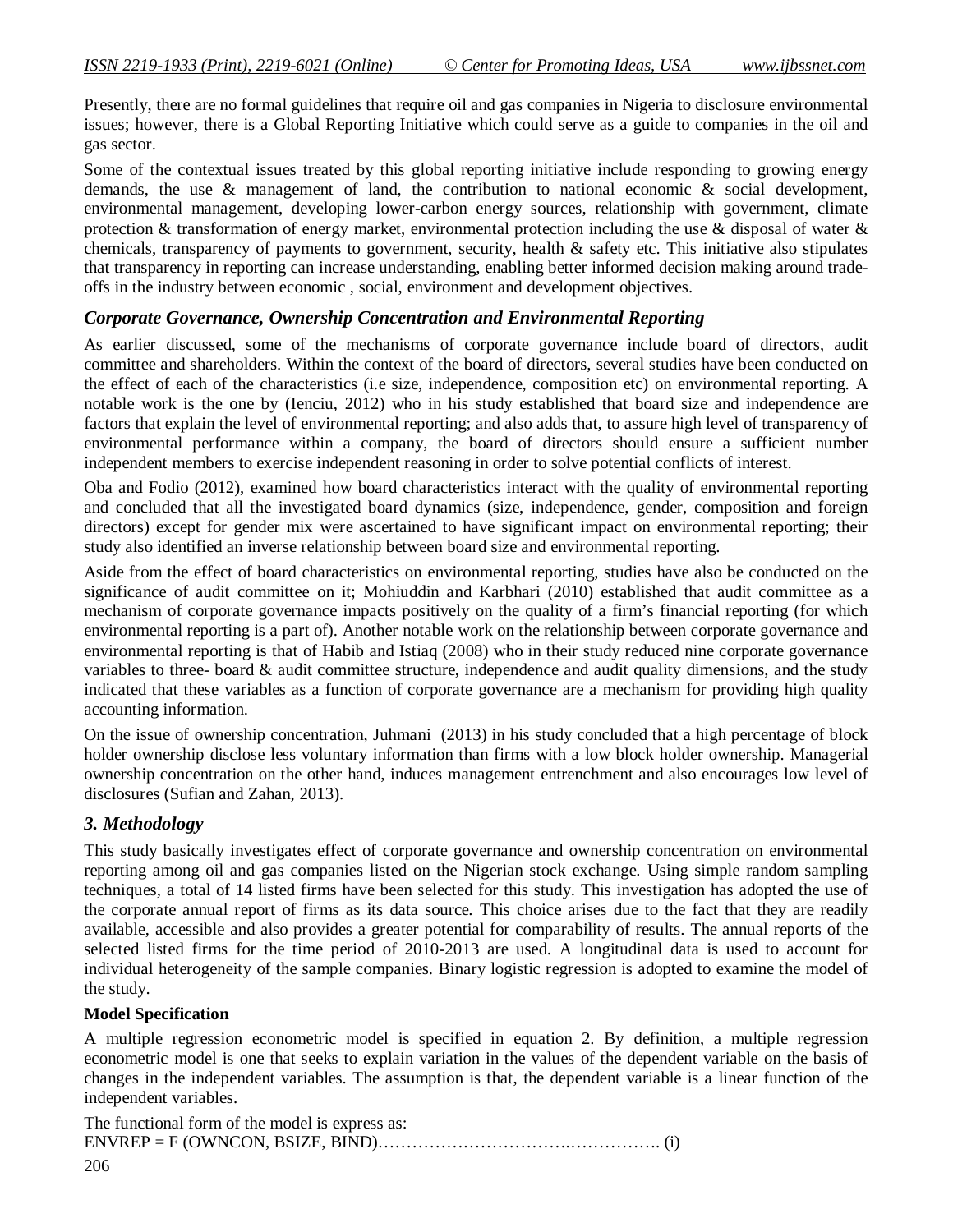The multiple regressions model with an error term  $(\mu_t)$  is express in eqn(ii) ENVREP = βo+ β1 BSIZE + β2 BIND + β3 OWNCEN + µ<sup>t</sup> …………………………. (ii) Where:

 $β<sub>o</sub> = constant.$ 

 $β_1, β_2 & β_3 =$  coefficients of the explanatory variables

 $\mu_t$  = error term over cross section and time.

#### *Operationalization of Variables*

| <b>Table 1: Research Variables Definition/Measurement</b> |  |  |  |
|-----------------------------------------------------------|--|--|--|
|-----------------------------------------------------------|--|--|--|

| <b>Variables</b>             | <b>Acronyms</b> | <b>Operationalization</b>                                      |
|------------------------------|-----------------|----------------------------------------------------------------|
| Dependent variable           | <b>ENVREP</b>   | Environmental reporting will be measured using a dummy         |
| Environmental reporting      |                 | variable and assign a value of "1" if environmental issues are |
|                              |                 | disclosed and "0" if otherwise.                                |
| <b>Independent variables</b> | <b>BSIZE</b>    | Total number of directors on the board of the organisation.    |
| Board size                   |                 |                                                                |
|                              | <b>BIND</b>     | % of the independent directors on the board of the company     |
| Board independence           | <b>OWNCON</b>   | The proportion of shares owned by the managers of the          |
| Ownership concentration      |                 | company.                                                       |

**Source:** Orazalin, Makarov &Ospanova, 2014

### *4. Presentation and Analysis of Result*

|              | <b>ENVREP</b> | <b>BSIZE</b> | <b>BIND</b> | <b>ONWCON</b> |
|--------------|---------------|--------------|-------------|---------------|
| Mean         |               | g            | 0.55        | 0.85          |
| Median       |               | 9            | 0.58        | 0.94          |
| Maximum      |               | 16           |             | 0.99          |
| Minimum      |               |              | 0.06        | 0.08          |
| Jarque-Bera  | <b>NA</b>     | 4.25         | 1.79        | 57.87         |
| Probability  | NA            | 0.12         | 0.41        |               |
| Observations | 42.           | 42           | 42          | 42.           |

#### **Table 1: Descriptive Statistics**

**Source:** Researchers' Compilation (2015)

The results of the descriptive statistics of variables are reported in table 1 above. The results showed that the average environmental reporting (ENVREP) for the sampled period under consideration is 1. While the maximum and minimum ENVREP is respectively 1 and 1. This result is expected since the data on ENVREP is a dummy variable representing whether environmental activities were reported or not. So the expected statistical values are 1 for mean, minimum and maximum respectively. The value of board size (BSIZE) is another important variable in our study. The average value of BSIZE is 9. But it recorded minimum and maximum values of 5 and 16 respectively. The minimum and maximum values of audit committee independence (ACCIND) are 0.06% and 1% respectively. On the average, ACCIND is 0.55%. Our final variable under this consideration is ownership consideration (OWNCON) which has 0.85%, 0.99% and 0.08% for mean, maximum and minimum respectively. Aside the mean values, the Jarque Bera statistics and most of the associated probabilities indicated that the distribution of the variables assumes a normal shape.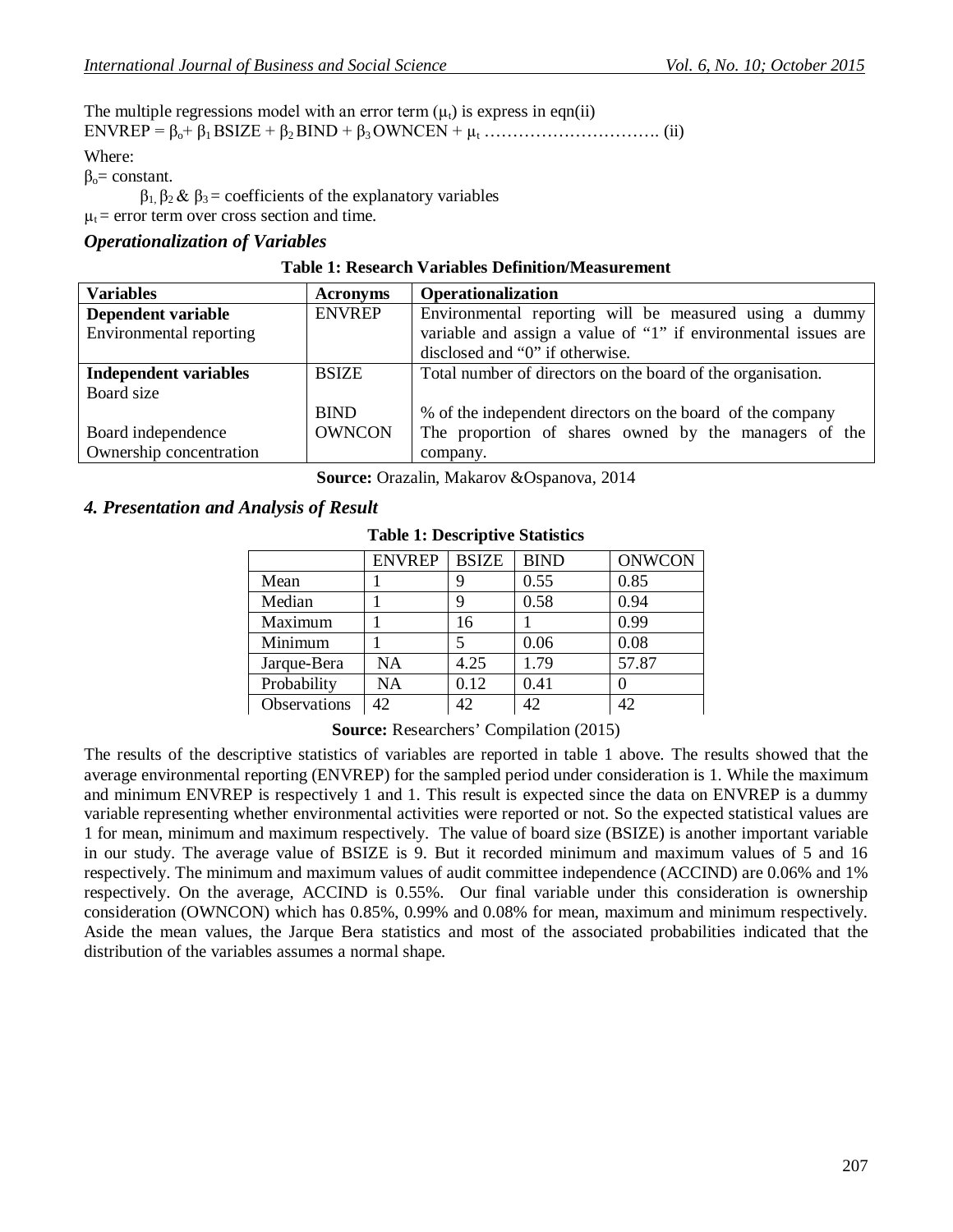| Correlation<br>t-Statistic |               |              |             |               |
|----------------------------|---------------|--------------|-------------|---------------|
| Probability                | <b>ENVREP</b> | <b>BSIZE</b> | <b>BIND</b> | <b>ONWCON</b> |
| <b>ENVREP</b>              | 1.000000      |              |             |               |
|                            |               |              |             |               |
|                            |               |              |             |               |
| <b>BSIZE</b>               | 0.201913      | 1.000000     |             |               |
|                            | 2.439306      |              |             |               |
|                            | 0.0160        |              |             |               |
| <b>BIND</b>                | 0.234471      | 0.161735     | 1.000000    |               |
|                            | 2.853856      | 0.955653     |             |               |
|                            | 0.0050        | 0.3460       |             |               |
| <b>ONWCON</b>              | 0.094544      | $-0.282988$  | $-0.086803$ | 1.000000      |
|                            | 1.123691      | $-1.720416$  | $-0.508064$ |               |
|                            | 0.2631        | 0.0944       | 0.6147      |               |

**Table 2: Correlation Matrix**

**Source:** Researchers' Compilation (2015)

In an attempt to explore the relationship between variables used in the study, we carried out correlation analysis using Pearson product moment correlation method. The table 2 above shows the relationship of how the variable relate to one another in the sampled data gathered from our sampled firms. The table shows that the co-efficient of correlation of a variable with respect to itself is 1.000. This indicates that there exists a perfect correlation between a variable with respect to itself. The result also showed that there exist a high positive relationship between board size (BSIZE) and board independence (BIND) with environmental reporting (ENVREP). This means that the strength of relationship between BSIZE and BIND with ENVREP are quite strong. But ownership concentration (OWNCON) had negative relationship with environmental reporting (ENVREP). The statistical implication of this is that BSIZE and BIND had significant relationships with ENVREP since they had p-values  $>0.05$  but OWNCON had p-value  $< 0.05$ .

| Variable                  | Coefficient | Std. Error            | t-Statistic | Prob.    |
|---------------------------|-------------|-----------------------|-------------|----------|
| $\mathcal{C}$             | 1.000000    | $1.60E-15$            | $6.26E+14$  | 0.0000   |
| <b>BSIZE</b>              | 2.50E-15    | $1.62E-15$            | 1.546871    | 0.1147   |
| <b>BIND</b>               | 1.68E-16    | 6.87E-16              | 0.245140    | 0.0183   |
| <b>ONWCON</b>             | 5.83E-15    | 1.03E-15              | 5.654390    | 0.8079   |
| R-squared                 | 0.370827    | Mean dependent var    |             | 16.63380 |
| <b>Adjusted R-squared</b> | 0.350627    | S.D. dependent var    |             | 2.335295 |
| S.E. of regression        | 2.275412    | Akaike info criterion |             | 4.509964 |
| Sum squared resid         | 714.4950    | Schwarz criterion     |             | 4.593227 |
| Log likelihood            | $-316.2074$ | Hannan-Quinn criter.  |             | 4.543799 |
| F-statistic               | 3.506374    | Durbin-Watson stat    |             | 1.701912 |
| Prob(F-statistic)         | 0.017144    |                       |             |          |

**Source:** Researchers' Compilation (2015)

From the pooled ordinary least square (OLS) regression result above on table 3, it was observed that the goodness of fit for the model is rather impressive. The results show that about 37 percent of the systematic variations in environmental reporting (ENVREP) are explained in the model. The model has a fairly good explanatory capacity. The F-value of 3.5 shows the overall significance of the entire model. The F-value in the result is significant at the 10 percent level.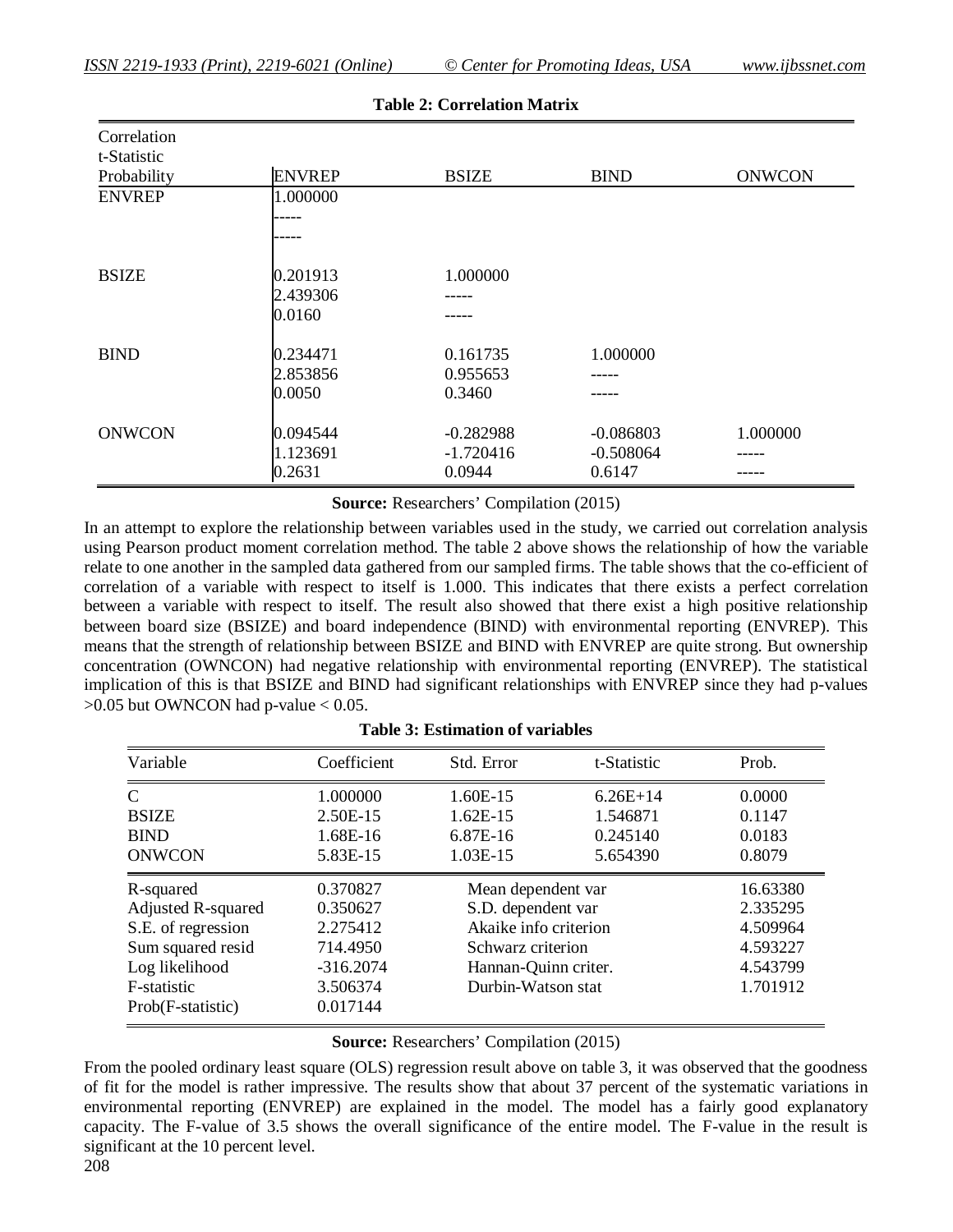The result reveals that board size (BSIZE) is statistically significant at 5%. Also, board independence (BIND) is statistically significant at 5% level. However, ownership concentration (OWNCON) is statistically insignificant. The sign of the coefficients of the variables are all positive. The Durbin Watson with a value of 1.7 indicates the absence of first order autocorrelation in the model.

## *Discussion on Findings*

Considering the individual probability values of the explanatory variables, the findings made from the empirical analyses are: Board size (BSIZE) has significant and positive relationship with environmental reporting (ENVREP) in Nigeria. Since the probability value of BSIZE passes that significance test at the five percent level of significance hence, we accept the alternative hypothesis that board size has a significant effect on environmental reporting. What this means is that, board size is a significant determinant of environmental reporting. This goes to show that firms with large board of directors that have sustainable initiative will enhance environmental reporting. The findings of studies of Beredugo & Mefor (2012) and Uwuigbe & Jimoh (2012) support our finding in relation with board size.

Next board independence (BIND) has a significant and positive relationship with environmental reporting (ENVREP) in Nigeria. On account of the test of hypothesis on table 3 above, the probability value of BIND passes that significance test at five percent level. Therefore, we accept the alternative hypothesis that board independence has a significant positive impact on environmental reporting. What this outcome means is that independent directors influence environmental reporting among Nigeria firms. The studies of Oba & Fodio, (2012) and Johnmani (2013), also found a positive relationship between board independence and environmental reporting. The result also shows that ownership concentration (OWNCON) has insignificant and negative relationship with environmental reporting (ENVREP) in Nigeria. Following from our test of hypothesis (Table 3 above), the probability value of OWNCON fails that significance test at five percent level. Therefore, we accept the null hypothesis that ownership concentration does not have positive significant relationship with environmental reporting. What this means is that ownership concentration does not influence environmental reporting. The finding of this study in relation with ownership concentration is in line with that of Oba &Fodio (2012) but negates that of Ogbechie (2010)

### *5. Conclusion and Recommendation*

This paper examines the effect of corporate governance on environmental reporting. Corporate governance here is examined from the perspective of board size, independence and audit committee independence. Also, the focus of ownership concentration as examined from the annual reports is on managerial ownership concentration.

The result of the analysis conducted reveals that audit committee independence, board size, board independence and ownership concentration have positive relationship with environmental reporting. This means that the higher the level of audit independence, board size and audit committee independence, the higher the of environmental reporting quality. These findings support the work of (Ienciu, 2012) who in his study established that board size and independence are factors that significantly explain the level of environmental reporting and another work by (Mohiuddin & Karbhari, 2010) which concluded that audit committee is a mechanism that improves financial reporting. The research findings also indicate that managerial ownership has a positive impact on environmental reporting. In addition to this, in the course of examining annual reports of oil and gas companies, it was discovered that a lot of the companies show very little on environmental reporting and there are no stringent guidelines for these reports.

Based on these findings, it is therefore recommended that, companies who want to improve their level of environmental reporting should pay closer attention to corporate governance mechanisms (board size, independence, and audit committee independence as a means of improving on the quality of environmental reporting. Also, regulatory bodies of financial reports in Nigeria should come up with a form of uniform and mandatory guideline for oil and gas companies to follow in environmental reporting.